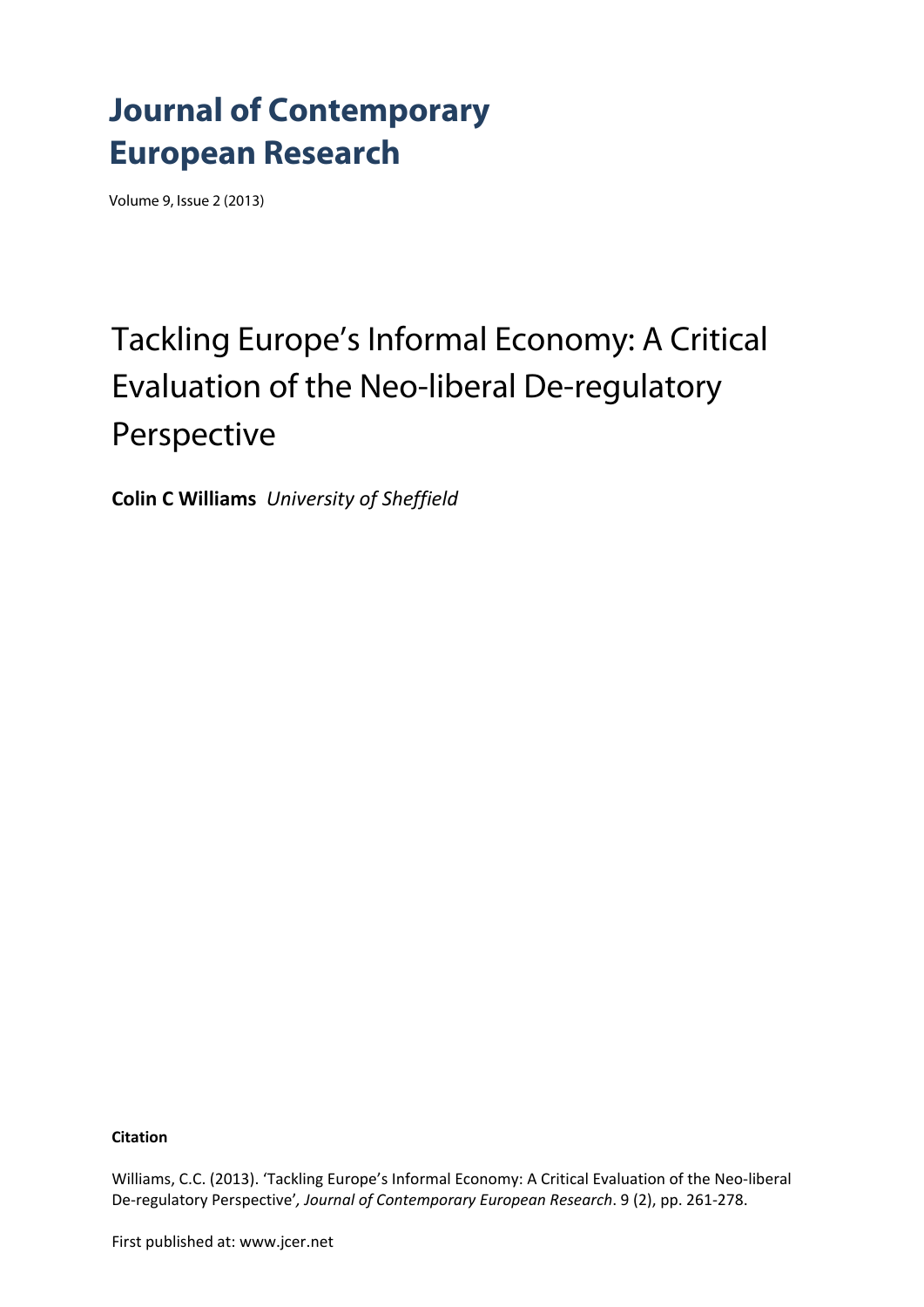## Abstract

Since the turn of the millennium, there has been widespread recognition that the informal economy is a sizeable and growing feature in the global economy. To explain this, neo-liberals have contended that the informal economy is a direct result of over-regulation, high taxes and state interference in the free market. Their remedy, therefore, is de-regulation, tax reductions and minimal state intervention. This article evaluates critically this neo-liberal perspective towards the informal economy. Reviewing cross-national comparative data from the 27 member states of the European Union, the finding is that few people explain their own and others' participation in the informal economy using such rationales, that higher tax rates are not correlated with larger informal economies, and that lower levels of state intervention are correlated with larger (not smaller) informal economies. The article concludes by refuting the neo-liberal approach as a remedy and calling for more, rather than less, regulation of the economy.

### Keywords

Shadow economy; hidden economy; informal sector; informal employment; Europe

For much of the twentieth century, the belief was that the informal economy was simply a residue from some past regime of accumulation and that it was gradually disappearing from view (Geertz 1963; Lewis 1959). In the new millennium, however, there has been recognition that the informal economy is an extensive and persistent feature of the global economic landscape (Williams and Nadin 2012a, 2012b). Indeed, of the global workforce of three billion, the OECD estimates that the majority (1.8 billion) works in the informal economy (Jütting and Laiglesia 2009). To explain this, neo-liberals have argued that its persistence and growth results from high taxes, over-regulation and state interference in the free market and that the solution is therefore to pursue tax reductions, de-regulation and to minimise state interference in the market (Nwabuzor 2005; Becker 2004; London and Hart 2004; De Soto 2001, 1989). The aim of this article is to evaluate critically this neo-liberal explanation of the informal economy as well as its resultant remedies.

To commence, therefore, the first section reviews the increasingly dominant neo-liberal explanation for the persistence and growth of the informal economy that views it to result from high taxes, over-regulation and too much state interference in the working of the market. To start to evaluate critically the validity of this neo-liberal explanation, attention turns in the second section to an evaluation of whether the cross-national variations in the size of informal economy in the 27 member states of the European Union can be explained in such terms. This evaluates not only whether participants explain their own and others' participation in the informal economy in such neo-liberal terms but also whether the size of the informal economy is smaller in member states in which there are lower taxes and less state interference. The concluding section then evaluates critically the validity of this neo-liberal perspective and calls for an alternative approach based on more, rather than less, regulation of the economy.

Before commencing, however, this sphere in which nearly two-thirds of all global jobs are found needs to be defined. Reviewing the extensive literature, it becomes quickly apparent that at least 45 different adjectives have been so far used to denote this endeavour, such as 'unregulated', 'non-visible', 'a-typical', 'irregular', 'hidden', 'shadow', 'informal', 'cash-in-hand' and 'undeclared'. Nearly all describe what is absent, insufficient or missing from work in the informal economy relative to work in the formal economy. Despite the array of terms used, there is a strong consensus regarding what is missing, insufficient or absent. The informal economy is widely taken to include remunerated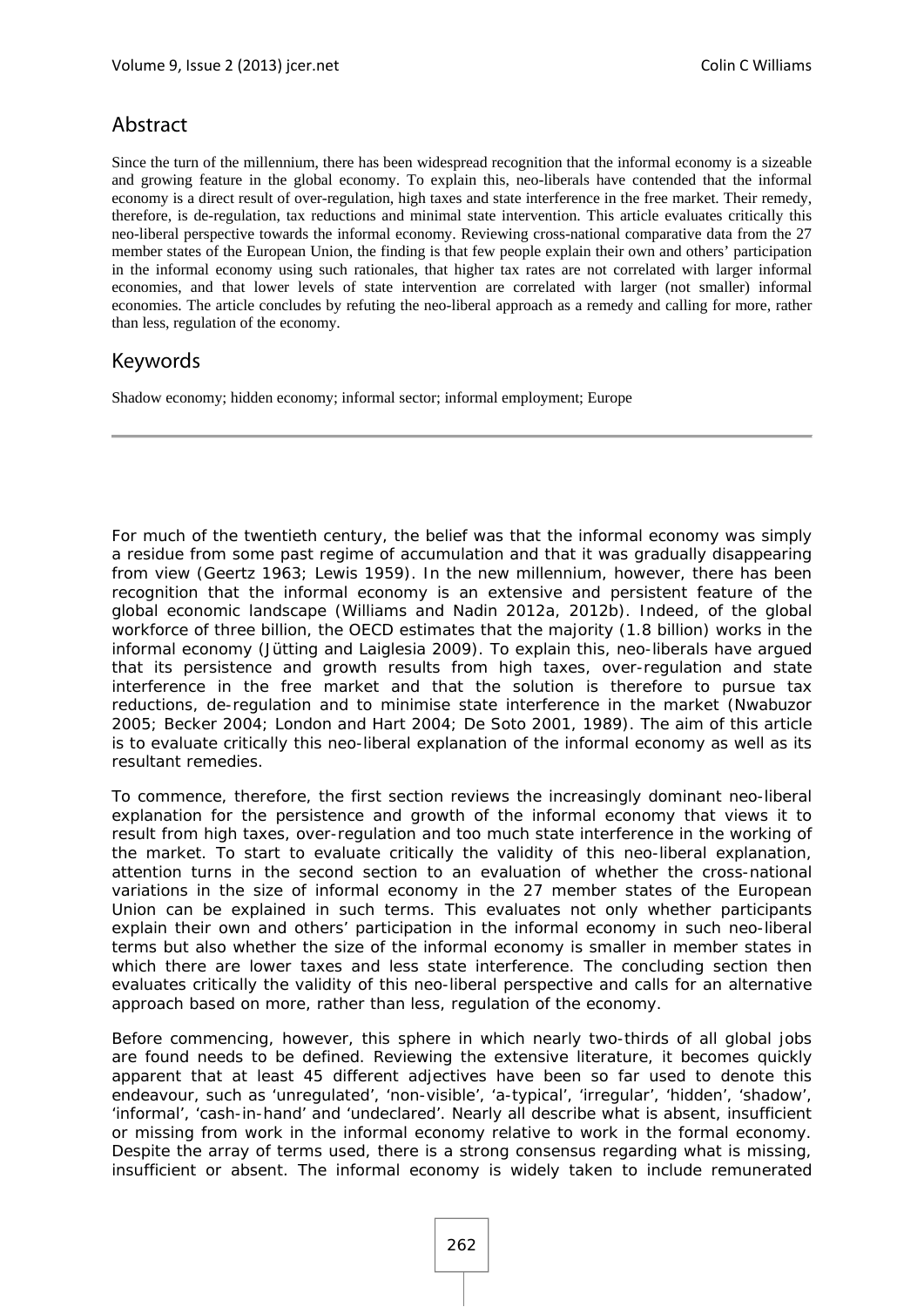activity which is not declared to the state for tax, social security and labour law purposes when it should be declared, but is legal in all other respects (Williams 2010, 2007, 2004, 2001; European Commission 2007b, 1998; Sepulveda and Syrett 2007; Williams and Windebank 2006, 1998, 1994; Renooy et al. 2004). Consequently, if economic activity possesses other absences or insufficiencies, such as that the good and/or service traded is illegal, or that no money changes hands, then it is not part of the informal economy but instead part of the 'criminal' economy or unpaid economy respectively. However, there are of course blurred edges to this definition such as when gifts or in-kind labour are exchanged in lieu of money (White 2009). For the purposes of this article, nevertheless, only monetary transactions are here deemed as the informal economy.

#### **LITERATURE REVIEW: EXPLAINING THE PERSISTENCE OF THE INFORMAL ECONOMY**

For much of the twentieth century, a widespread belief was that the modern formal economy was colonising every nook and cranny of the economic landscape and that the informal economy was merely a residue or remnant from some past regime of accumulation that was gradually waning and disappearing (Geertz 1963; Lewis 1959; Boeke 1942). From this perspective, therefore, there was little reason to pay much attention to the informal economy. The belief was that it was wholly appropriate for the study of the economy to focus upon the apparently ever more dominant modern formal economy.

Over the past few decades, however, this has begun to be questioned with the recognition that the informal economy is widespread, persistent and even growing relative to the formal economy in many global regions (Buehn and Schneider 2012; Feld and Schneider 2010; Schneider et al. 2010; Jütting and Laiglesia 2009; Rodgers and Williams 2009; ILO 2002a, 2002b; OECD 2002). Indeed, given that the informal economy on a global level has been estimated to be equivalent to 33 per cent of global GDP (Schneider 2011) and some 60 per cent of all jobs worldwide are asserted to be in the informal economy (Jütting and Laiglesia 2009), it can no longer be depicted as some leftover, residue or remnant. The result is that new explanations for its persistence and growth have emerged.

At first, it was a structuralist view that tended to be the dominant explanation for the persistence and growth of the informal economy. This viewed the informal economy not as separate from, but an inherent component of, contemporary capitalism, providing businesses with a channel to attain flexible production, profit and cost reduction. The informal economy was thus seen as a key component of the new downsizing, subcontracting and outsourcing arrangements emerging under de-regulated global capitalism, as well as a receptacle into which surplus labour is cast to eke out a survival in the absence of alternative means of livelihood (Slavnic 2010; Davis 2006; Gallin 2001; Sassen 1996; Castells and Portes 1989). Viewed through this structuralist lens, informal work was seen to be a result of under-regulation and composed almost entirely of 'sweatshop-like' dependent employment and/or 'false' self-employment, with informal workers viewed as unfortunate and unwilling pawns in an exploitative global system working in this realm out of necessity (Ghezzi 2010; Ahmad 2008; Geetz and O'Grady 2002).

Over the past few decades, however, it has been widely recognised that the vast majority of work in the informal economy is conducted on a self-employed basis and often as a matter of choice rather than due to a lack of choice (OECD 2012; Williams and Nadin 2012a, 2012b; Williams et al. 2012, 2011; Williams 2011, 2010, 2006, 2003;Neuwirth 2011; Williams and Round 2010, 2008; Venkatesh 2008; Cross and Morales 2007; Small Business Council 2004; Snyder 2004; ILO 2002b; De Soto 2001, 1989; Cross 2000). Based on this recognition, a neo-liberal explanation has come to the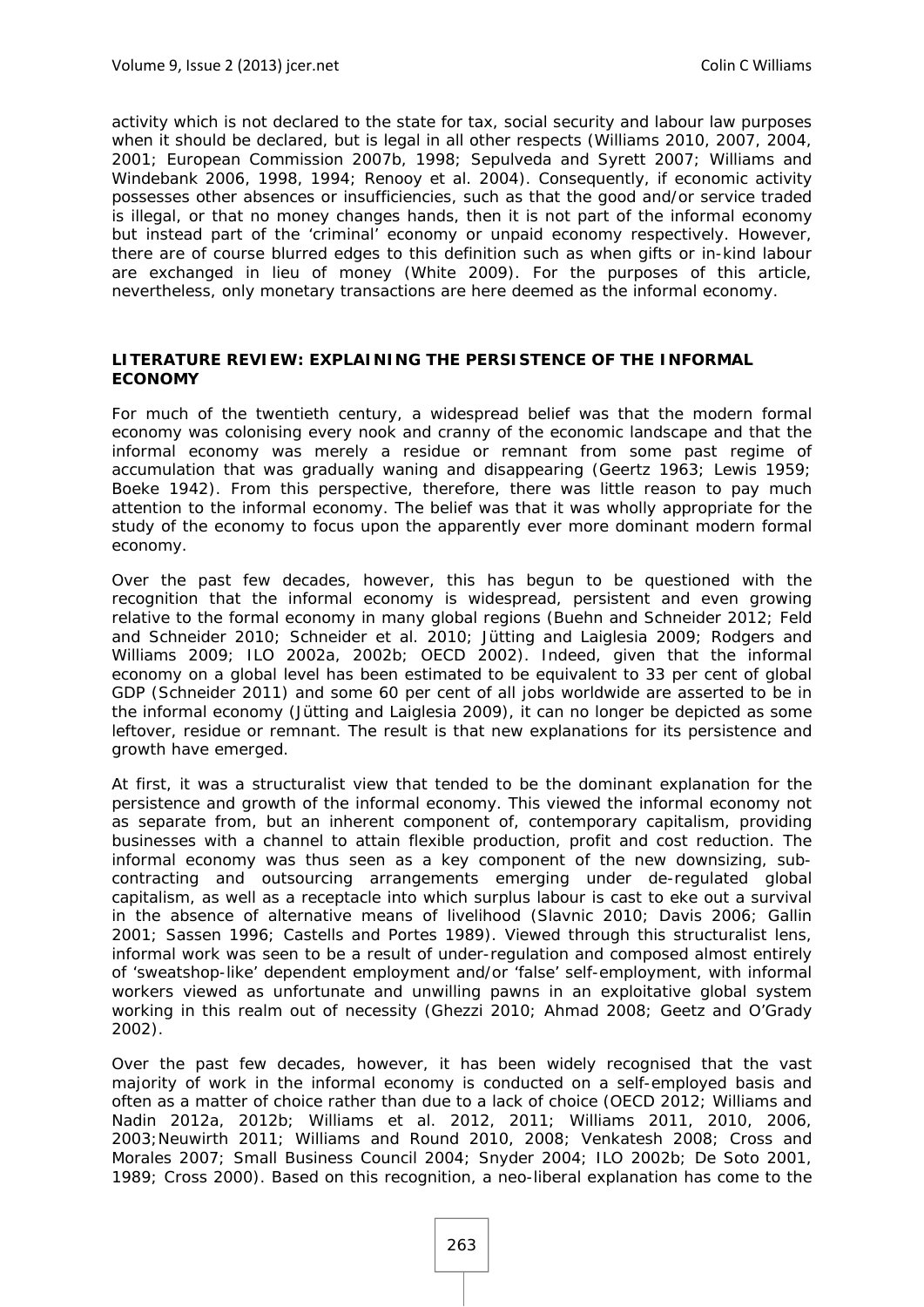fore that reads the informal economy to be a result of over-regulation rather than underregulation (Nwabuzor 2005; Becker 2004; London and Hart 2004; Small Business Council 2004; De Soto 2001, 1989). Seen though this lens, informal workers have become widely depicted as micro-entrepreneurs voluntarily choosing to operate in the informal economy on a self-employed basis and heralded as heroes casting off the shackles of state over-regulation (e.g., De Soto 1989; Sauvy 1984). As Nwabuzor (2005: 126) asserts: 'Informality is a response to burdensome controls, and an attempt to circumvent them', or as Becker (2004: 10) puts it, 'informal work arrangements are a rational response by micro-entrepreneurs to over-regulation by government bureaucracies'. Informal workers are thus seen to be only breaking unfair rules and regulations imposed by an excessively intrusive state. The informal economy is consequently construed as a form of popular resistance to state over-regulation and informal workers viewed as a political movement that can generate both true democracy and a rational competitive market economy (De Soto 1989). For neo-liberals, the persistence and growth of the informal economy is therefore a direct result of high taxes, over-regulation and state interference in the free market. Their resultant policy approach is to pursue tax reductions, de-regulation and minimal state intervention.

However, although neo-liberals heap praise on informal entrepreneurs, their intention is not to promote such work. That is a popular misreading. Rather, their desire was and is to eradicate informal work as much as the structuralists discussed above. For neoliberals, nevertheless, this is to be achieved by reducing taxes and state regulations so as to unshackle formal employment from the constraints that force up labour costs and prevent flexibility, and remove the constraints that act as a disincentive to those seeking formal jobs. With fewer regulations, the notion is that the distinction between formal and informal work will wither away so that the formal and informal spheres become inseparable since all activities would be performed in the manner now called 'informal work', although such activity would be 'formal' since it would not be breaking any rules.

The neo-liberal project, in consequence, is to de-regulate the formal economy and give the market free rein by preventing state interference in the working of the free market, and also to reduce state welfare provision. Neo-liberals view the welfare state and the economy as adversaries in that one is usually seen as the root cause of problems in the other. The difference is that whilst structuralists largely favour the welfare state and view free market capitalism as hindering social equality, neo-liberals support the free market and dislike any structure that constrains it. Structuralists therefore read intervention in the economy and social protection as necessary for the functioning of modern capitalism and indeed, a pre-requisite for efficiency and growth as well as individual self-realisation. Neo-liberals, in marked contrast, read state interference in the economy and state provision of social protection as interfering with individual freedoms and the ability of the market to optimise the efficient allocation of scarce resources. Although debates exist within neo-liberalism over the degree to which social protection should be provided (see Williams 2004), this should not mask the fact that neo-liberal commentators are largely negative about social protection and social transfers due to their deleterious influence on economic performance. For them, competitive selfregulatory markets are superior allocation mechanisms from the viewpoint of both efficiency and justice. Thus it follows that government interference in allocation processes (aside from marginal cases of imperfections, externalities or market failure) risks generating crowding-out effects, maldistribution and inefficiency with the inevitable end result that the economy will produce less aggregate wealth than if a laissez-faire approach were adopted (Lindbeck 1981; Okun 1975).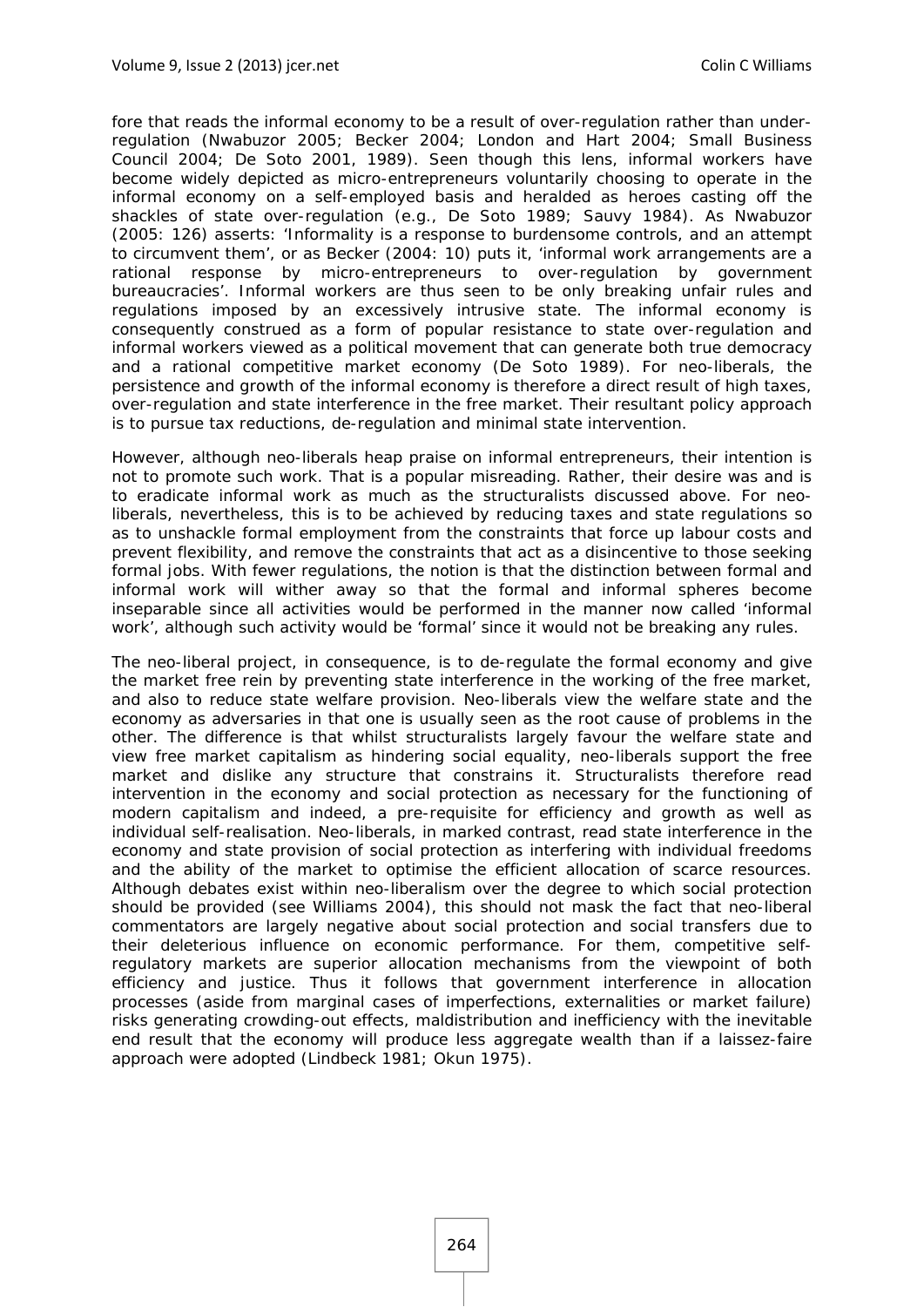For neo-liberals, in sum, the persistence and growth of the informal economy is a direct result of high taxes, over-regulation and state interference in the free market. To evaluate critically the validity of this neo-liberal explanation, therefore, several hypotheses can be tested. These are:

- that people view themselves and others as engaging in the informal economy due to high tax rates and the burdensome bureaucracy/red tape involved in working formally;
- that countries with higher tax rates have larger informal economies;
- and that countries with greater levels of state interference in the workings of the free market have larger informal economies.

Here, the intention is to evaluate critically these hypotheses in relation to the 27 member states of the European Union (EU-27) so as to begin to explore the validity of the neo-liberal explanation.

#### **METHODOLOGY: EXAMINING NEO-LIBERAL EXPLANATIONS FOR EUROPE'S INFORMAL ECONOMY**

To evaluate whether people view themselves and others as working in the informal economy for the reasons neo-liberals assert, namely high tax rates and the overburdensome bureaucracy/red tape involved in working in the formal economy, data is reported from the 2007 Eurobarometer survey of participation in the informal economy conducted in the 27 member states of the European Union (European Commission 2007a; TNS Infratest et al. 2006). This involved 26,659 face-to-face interviews, 500 in the smaller nations and 1,500 interviews in the larger EU countries, based on a multistage random (probability) sampling method with sampling points drawn with probability proportional to population size and population density according to the Eurostat's NUTS II (or equivalent) and the distribution of the resident population in terms of metropolitan, urban and rural areas. Further addresses (every nth address) were subsequently selected by standard 'random route' procedures from the initial address. Within each household surveyed, furthermore, the respondent was chosen using the 'closest birthday rule'. The interviews were conducted face-to-face in their homes and in the appropriate national language with adults aged 15 years and over. The interview schedule firstly asked respondents for their opinions regarding the informal economy and then moved onto questions regarding their purchase of goods and services from the informal economy, followed by their supply of work in the informal economy, including the type of work conducted, for whom and their reasons. Here, the focus is be upon the results regarding their opinions about why people engage in informal work and the reasons given by informal workers for doing so.

To analyse whether EU countries with higher tax rates have larger informal economies, meanwhile, the size of the informal economy is here derived from a European Commission-funded evaluation of the magnitude of the informal economy in the EU-27 using indirect measurement methods (GHK and Fondazione Brodolini 2009). Indirect measurement methods either seek statistical traces of such work in non-monetary indicators (e.g. discrepancies in labour supply figures, electricity demand), monetary indicators collected for other purposes (e.g. currency demand) or investigate the discrepancies between income and expenditure levels either at the aggregate or household level. Here, the mean estimate resulting from all the indirect measurement methods that have been used over the past decade in each country is used to estimate the size of informal economy. Although this is not a perfect measure, it does nevertheless avoid over-reliance on one method. Examining the measurement methods used over the past decade in the EU-27, the monetary currency demand method has been most frequently used (in 39 instances across 27 member states), followed by the income/expenditure discrepancy method (28 sources) and labour input variances (27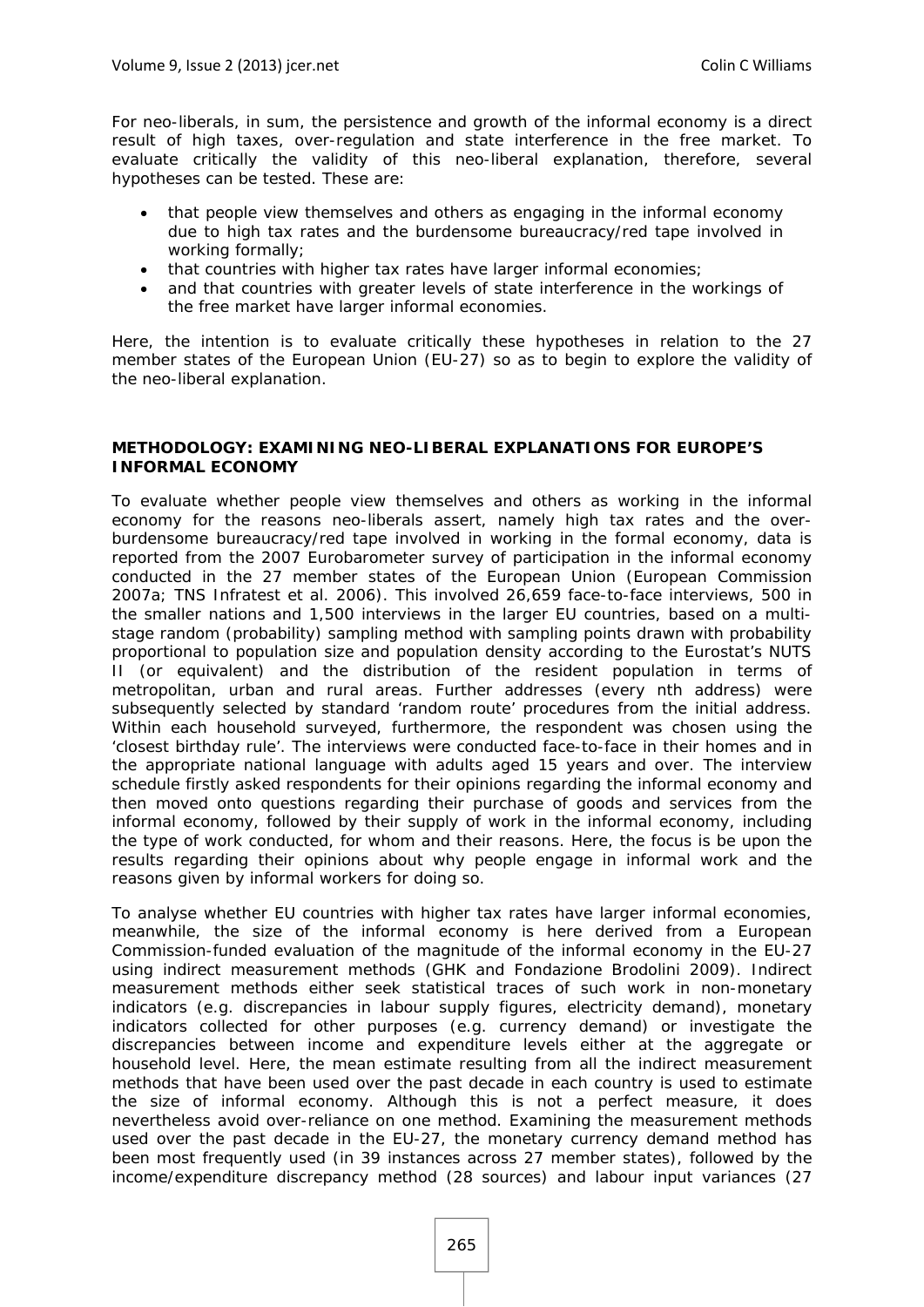sources). The number of estimates produced also varies across countries, with the highest number in Spain (14), followed by Slovenia (10), Hungary and Croatia (9 each), and Netherlands, Poland and Turkey (8 sources in each country). For the UK, GHK and Fondazione Brodolini (2009) found no estimates, so the result produced by Schneider (2011) using a dynamic multiple variables method is here used. For Malta and Luxembourg no results are available so these countries are not included.

The varying tax rates across the EU-27, meanwhile, are taken from the official publications of the European Statistical Office (Eurostat 2011, 2007). Firstly, the implicit tax rates on employed labour in the EU-27 are evaluated, which is the sum of all direct and indirect taxes and employees' and employers' social contributions levied on employed labour income divided by the total compensation of employees working in the economic territory. Secondly, the total tax revenue (excluding social contributions) as a percentage of GDP in each member state is analysed. Total tax revenue here includes all taxes on production and imports (e.g. taxes enterprises incur such as for professional licences, taxes on land and building and payroll taxes), all current taxes on income and wealth (including both direct and indirect taxes) and all capital taxes (Eurostat 2007).

To evaluate the relationship between the size of the informal economy and levels of state interference in the workings of the free market, meanwhile, three indicators are used. Firstly, the level of spending on state labour market interventions as a proportion of GDP (Eurostat 2011), secondly, the level of state social protection expenditure (excluding old age benefits) as a proportion of GDP (European Commission 2011) and third and finally, the impact of state redistribution via social transfers (European Commission 2011), are analysed. Each is discussed in more detail below.

#### **FINDINGS: EVALUATING CRITICALLY NEO-LIBERAL EXPLANATIONS FOR EUROPE'S INFORMAL ECONOMY**

#### *Hypothesis 1: People participate in the informal economy due to high tax rates and the burdensome bureaucracy/red tape involved in working legitimately*

To evaluate this hypothesis, the 2007 Eurobarometer survey evaluates firstly, respondents' opinions of why people participate in the informal economy and secondly, the reasons informal workers themselves give for participating in the informal economy. According to neo-liberal thought, the reasons for engaging in such endeavours are less to do with economic necessity (e.g. the inability to find a regular job, the fact that customers insist on non-declaration) as structuralists argue, and more to do with voluntary choice such as to avoid paying high taxes, and due to the burdensome bureaucracy/red tape involved in working formally. As Table 1 displays, however, just 16.7 per cent of the 26,659 respondents are of the opinion that high taxes and/or social contributions are the primary reason for people working in the informal economy and just 7.8 per cent say that the primary reason is because the bureaucracy and red tape involved in carrying out legitimate work is too complicated. Instead, many respondents are of the opinion that structural issues are the primary reason for people operating in the informal economy, such as the low salaries in the formal economy, the lack of regular jobs and the lack of any alternative. As such, popular opinion does not provide any resounding support for the neo-liberal assertion that informal work is due to high taxes and a burdensome bureaucratic state; less than a quarter of the population believes these are the primary reasons for participating in the informal economy.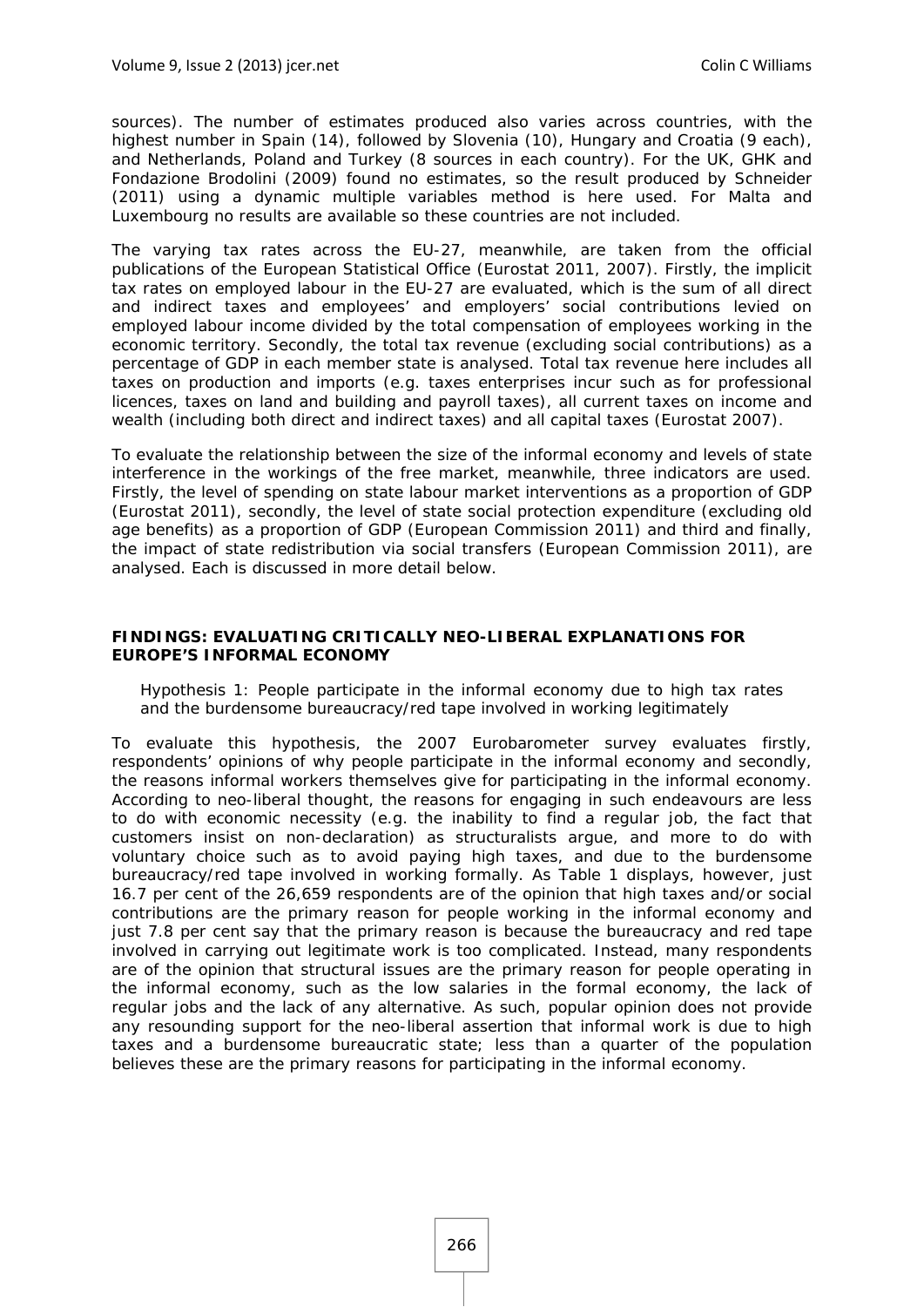| <b>Reason:</b>                                                                      | % of respondents |
|-------------------------------------------------------------------------------------|------------------|
| Salaries in the regular businesses are too low                                      | 26.1             |
| Taxes and/or social contributions are too high                                      | 16.7             |
| Lack of control by authorities                                                      | 12.0             |
| Lack of regular jobs on the labour market                                           | 10.4             |
| In certain sectors or regions there is no alternative                               | 7.4              |
| Bureaucracy/red tape to carry out a regular economic<br>activity is too complicated | 7.4              |
| Sanctions are too weak                                                              | 5.3              |
| The state does not do anything for people, so why should<br>they pay taxes          | 3.3              |
| Nobody would buy these goods or services at normal<br>market prices                 | 2.4              |
| Don't know/refusal/other                                                            | 9.0              |

*Table 1: What in your opinion is the reason for working in the informal economy?* 

Source: data from 2007 Eurobarometer survey No. 284 on undeclared work

These, however, are simply the opinions of the population about why people work in the informal economy. They are not the reasons informal workers give for why they do so. To evaluate informal workers' motives, Table 2 reports the results of asking informal workers whether they agreed or not with a range of statements about reasons for working in the informal economy. Respondents could tick all relevant reasons. The finding is that just 12.9 per cent of the informal workers surveyed state that one of their reasons is the high levels of tax and/or social contributions and 7.8 per cent that it is the bureaucracy and/or red tape involved in conducting work on a formal basis. As such, only a small minority of informal workers explain their work in the informal economy as being due to high taxes and social contributions, and a burdensome state apparatus.

*Table 2: Among the following, what were your reasons for doing this activity in the informal economy?* 

| <b>Reason</b>                                                                                  | % of informal workers |
|------------------------------------------------------------------------------------------------|-----------------------|
| Both parties benefited from it                                                                 | 46.7                  |
| You could not find a regular job                                                               | 22.7                  |
| Working undeclared is common practice in this region/sector<br>so there is no real alternative | 15.6                  |
| It is just seasonal work so not worth declaring it                                             | 15.5                  |
| Taxes and/or social contributions are too high                                                 | 12.9                  |
| The person who acquired it insisted on its non-declaration                                     | 11.9                  |
| Bureaucracy/red tape to carry out a regular economic<br>activity is too complicated            | 7.8                   |
| The state does not do anything for you, so why should you<br>pay taxes                         | 5.5                   |
| You were able to ask for a higher fee for your work                                            | 5.3                   |

Source: data from 2007 Eurobarometer survey No. 284 on undeclared work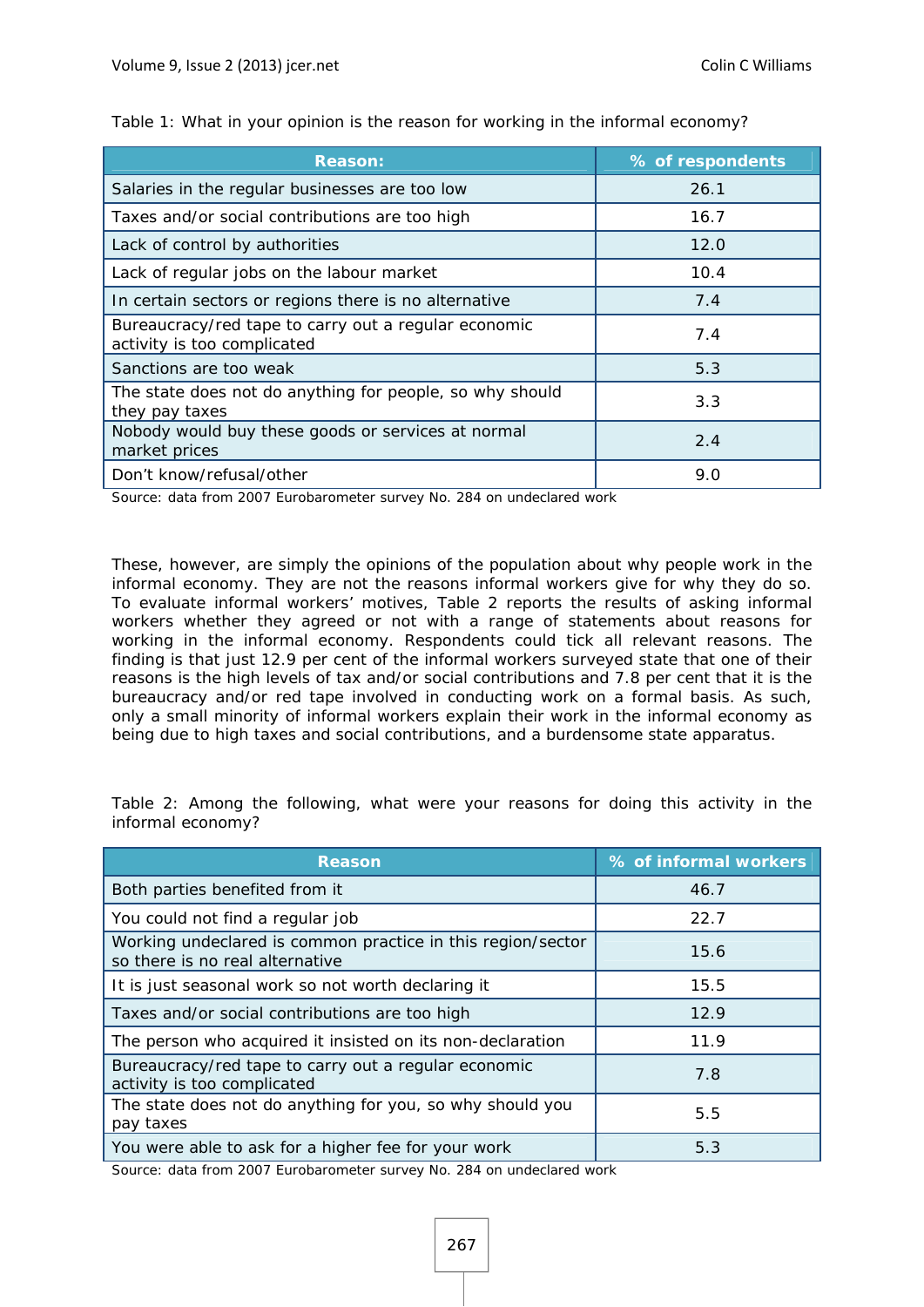Instead, the reasons for informal workers engaging in the informal economy again often appear to involve structural explanations and to be borne out of necessity rather than choice. For example, many asserted that they could not find a regular job, that there was no alternative in their region/sector so there is no real alternative and that it was just seasonal work so not worth declaring it, or that the person acquiring it insisted on non-declaration.

The most common reason, namely that both parties benefited from it, moreover, is not even superficially part of any neo-liberal discourse so far promulgated. Yet it is the case that it could be interpreted as part of a neo-liberal perspective of entering the informal economy voluntarily. In many EU nations, a dual formal labour market exists where the insiders have strong protection whilst the outsiders have fewer rights and protection. For neoliberals, it is this that makes people work in the informal sector. While the insiders are highly regulated and protected by the state, the outsiders prefer working informally since this is often a better choice than working formally and paying taxes. When respondents assert that both parties benefit from informality, therefore, it could be interpreted that it is this trade-off between being temporary and having to pay taxes or being informal and not paying taxes which is being discussed. This, however, will require further qualitative research before this can be asserted with any certainty.

Nevertheless, although only a minority of informal workers explains their informal work as being because of high tax and social contribution levels, as well as burdensome bureaucracy, this neo-liberal explanation is more popular in some populations than others. As Table 3 reveals, the neo-liberal explanation that informal work is conducted because taxes and/or social contributions are too high, is statistically significantly more likely to be cited by informal workers in East-Central Europe and amongst men, middleaged people, those with formal qualifications, on lower-incomes, employed in either very small businesses or the larger businesses, and managers, other white collar workers and the unemployed. Those statistically significantly more likely to undertake informal work because the bureaucracy/red tape involved in regular work is too complicated are those with more years in education or still studying, those working in their regular employment in larger businesses, and managers and students.

As such, the finding is that only a minority of people explain their own and others' participation in the informal economy in terms of such neo-liberal rationales. Consequently, the hypothesis that people participate in the informal economy in the EU-27 due to high tax rates and the burdensome bureaucracy/red tape involved in working legitimately is refuted. Instead, many explain their own and others' participation in terms of structural rationales.

*Hypothesis 2: EU member states with higher tax rates have larger informal economies.* 

Neo-liberals commonly assume that the informal economy is a direct result of high tax rates and that the remedy is therefore to reduce taxes so as to decrease the size of the informal economy. Here, and to evaluate the relationship between the size of the informal economy and tax rates, firstly, the implicit tax rates on employed labour in the EU-27 (Eurostat 2011) are analysed. As Eurostat (2007) explain, the implicit tax rate (ITR) on employed labour is the sum of all direct and indirect taxes and employees' and employers' social contributions levied on employed labour income divided by the total compensation of employees working in the economic territory. The ITR on labour is calculated for employed labour only (so excludes the tax burden falling on social transfers, including pensions). Direct taxes are the revenue from personal income tax that can be allocated to labour income, while indirect taxes on labour income are taxes such as payroll taxes paid by the employer. Employers' contributions to social security (including imputed social contributions), as well as to private pensions and related schemes, are also included. The compensation of employees is the total remuneration, in cash or in kind, payable by an employer to an employee in return for work done.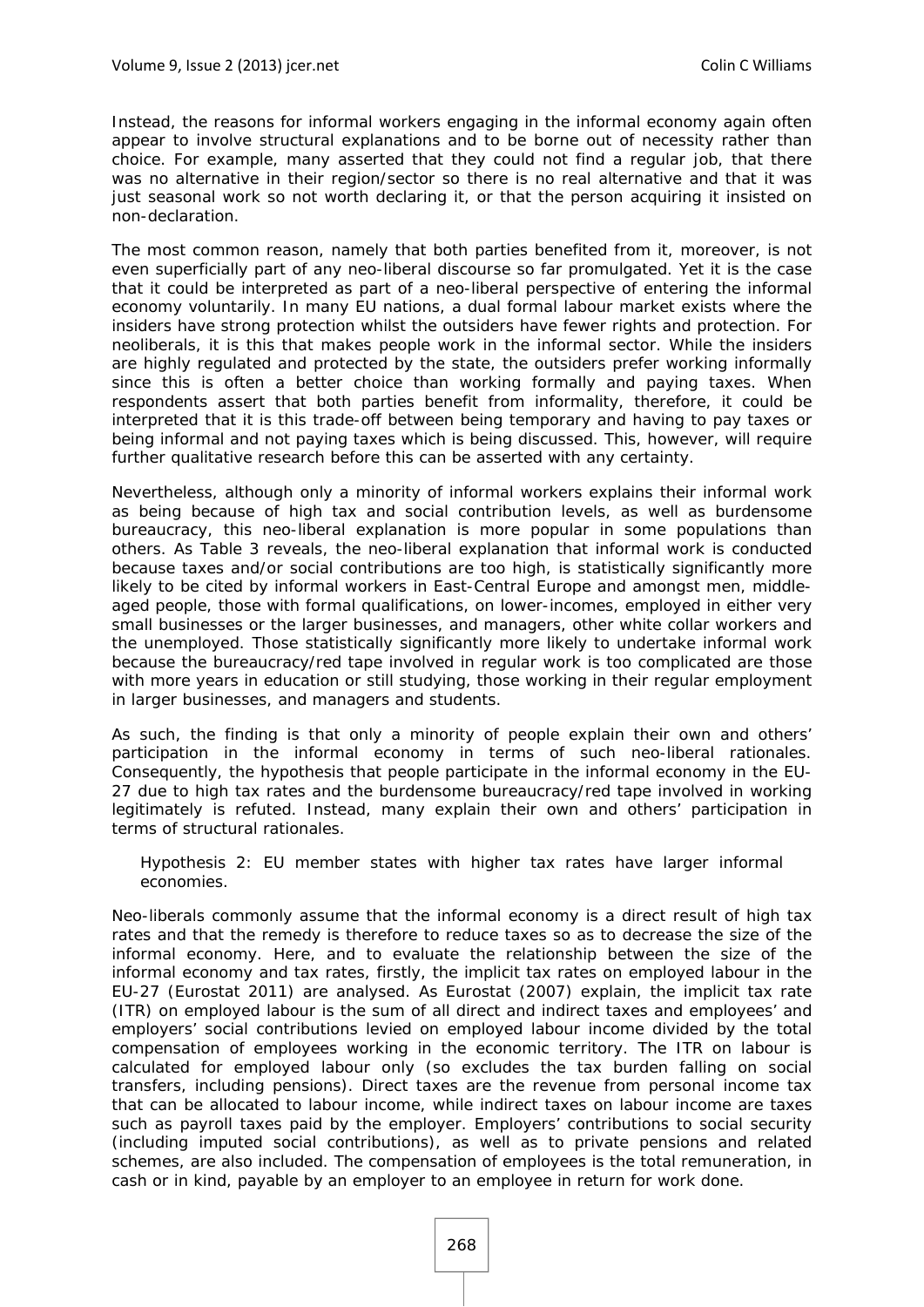|                                             | Taxes and/or social<br>contributions are too<br>high (%) | <b>Bureaucracy/red tape</b><br>too complicated (%) |
|---------------------------------------------|----------------------------------------------------------|----------------------------------------------------|
| All                                         | 12.9                                                     | 7.8                                                |
| EU region:                                  |                                                          |                                                    |
| Nordic                                      | $10.3***$                                                | 13.7                                               |
| Western                                     | 10.3                                                     | 6.9                                                |
| East-Central                                | 18.2                                                     | 7.3                                                |
| Southern                                    | 13.1                                                     | 7.4                                                |
| Gender:                                     |                                                          |                                                    |
| Men                                         | $14.8**$                                                 | 8.1                                                |
| Women                                       | 9.6                                                      | 7.2                                                |
| Age:                                        |                                                          |                                                    |
| $15 - 24$                                   | $8.1***$                                                 | 7.8                                                |
| 25-39                                       | 16.3                                                     | 9.5                                                |
| $40 - 54$                                   | 15.0                                                     | 7.5                                                |
| $55+$                                       | 10.9                                                     | 3.6                                                |
| Education (end of):                         |                                                          |                                                    |
| 15                                          | $11.8***$                                                | $3.6***$                                           |
| $16 - 19$                                   | 15.8                                                     | 5.2                                                |
| $20+$                                       | 13.3                                                     | 11.6                                               |
| Still studying                              | 5.7                                                      | 11.4                                               |
| Gross formal job income/ month $(\epsilon)$ |                                                          |                                                    |
| < 500                                       | $18.0***$                                                | 7.0                                                |
| 500-1000                                    | 10.6                                                     | 5.3                                                |
| 1001-2000                                   | 21.4                                                     | 7.1                                                |
| 2001-3000                                   | 7.4                                                      | 6.4                                                |
| $3001 +$                                    | 6.6                                                      | 11.7                                               |
| Size of business in which employed:         |                                                          |                                                    |
| 1-20 people                                 | $17.4***$                                                | $5.3***$                                           |
| 21-50 people                                | 5.5                                                      | 5.6                                                |
| 51-100 people                               | 5.9                                                      | 2.0                                                |
| 101-500 people                              | 22.2                                                     | 7.8                                                |
| $501 + people$                              | 10.0                                                     | 14.1                                               |
| <b>Employment status:</b>                   |                                                          |                                                    |
| Self-employed                               | $10.8***$                                                | $8.0***$                                           |
| Managers                                    | 19.0                                                     | 16.7                                               |
| Other white collar workers                  | 16.3                                                     | 7.8                                                |
| Manual workers                              | 13.0                                                     | 5.3                                                |
| House person                                | 9.7                                                      | 3.2                                                |
| Unemployed                                  | 24.0                                                     | 6.9                                                |
| Retired                                     | 10.0                                                     | 3.3                                                |
| <b>Students</b>                             | 5.6                                                      | 11.4                                               |

*Table 3: Who cites neo-liberal reasons for participating in informal work? By population group* 

Significant levels at: \*\*\* p<0.01, \*\* p<0.05, \* p<0.1. Source: data from 2007 Eurobarometer survey No. 284 on undeclared work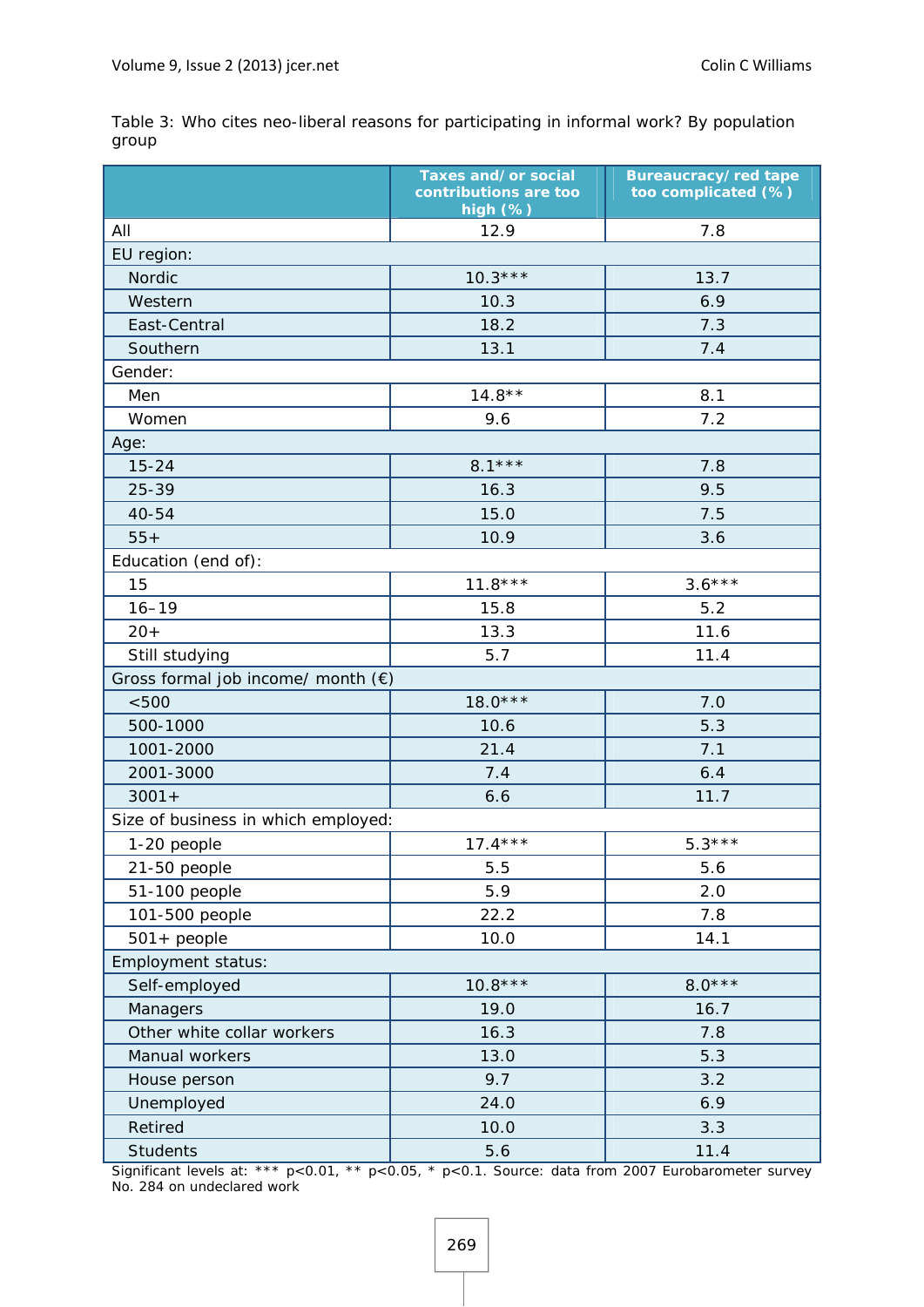It is thus the gross wage from employment before any charges are withheld. The resulting ITR on labour is therefore a summary measure of the average effective tax burden on labour income.

Figure 1 displays the relationship between the size of the informal economy and the implicit tax rates on labour (i.e. the average effective tax burden on labour income) across the 27 member states of the European Union. Contrary to the neo-liberal assertion that high tax rates result in the growth of informal economies, this displays that there is no significant correlation between the implicit tax rates on labour and the size of informal economies in the EU-27. Using Spearman's rank correlation coefficient  $(r<sub>s</sub>)$ , no statistically significant correlation is found between the size of the informal economy across the EU-27 and the implicit tax rates on labour  $(r_s = -0.011)$ . Merely 0.03 per cent of the variance in the size of the informal economy is correlated with the variance in implicit tax rates ( $R^2$ =-0.0003). EU member states with higher average tax burdens on labour income do not have larger informal economies, thus refuting the neoliberal assertion that the informal economy is a direct result of high taxes and that the solution is therefore to pursue tax reductions.



*Figure 1: Relationship between magnitude of informal economy and implicit tax rates on labour* 

Given this, it is important to evaluate this finding a little further, especially given that the ITR on labour income does not take into account tax rates on self-employed income. Here, therefore, the relationship between the size of the informal economy and another indicator of taxation rates is used, namely total tax revenue (excluding social contributions) as a percentage of GDP. Total tax revenue here includes: all taxes on production and imports (e.g. taxes enterprises incur such as for professional licences, taxes on land and building and payroll taxes), all current taxes on income and wealth (including both direct and indirect taxes) and all capital taxes. At first glance, Figure 2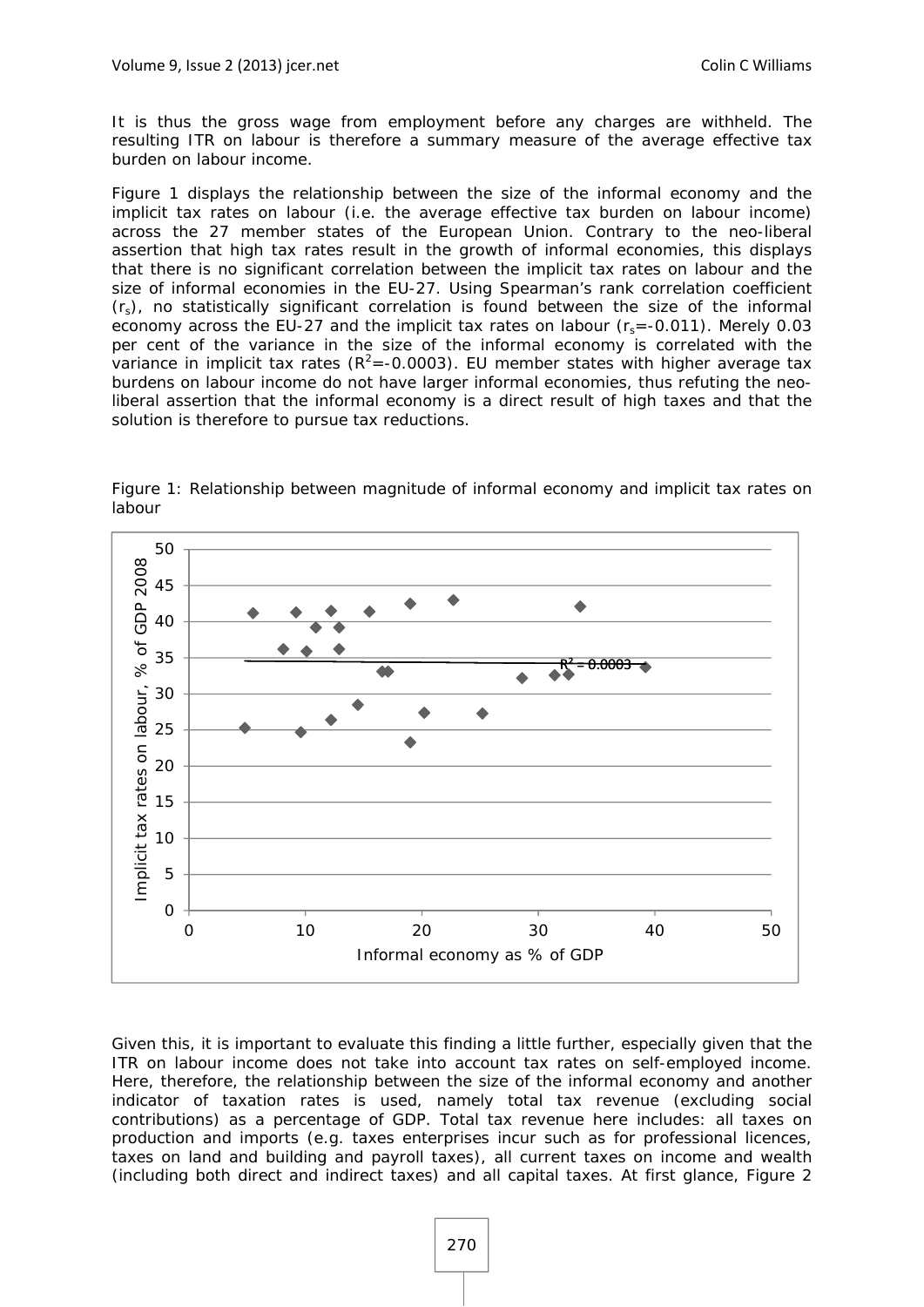appears to support the neo-liberal assertion that higher tax rates are correlated with larger informal economies. It shows that EU member states where the total tax revenue is higher as a proportion of GDP have larger informal economies. However, this relationship is not statistically significant ( $r_s$  = -0.357;  $R^2$  =0.1224); higher total tax revenues as a proportion of GDP are not correlated with larger informal economies. In sum, whether one examines the implicit tax rates on labour (as a summary measure of the average effective tax burden on labour income) or the total tax revenue as a percentage of GDP, the hypothesis that EU member states with higher tax rates have larger informal economies is refuted. No significant statistical correlation is identified between tax rates and the size of the informal economy.

*Figure 2: Relationship between magnitude of informal economy and total tax revenue, 2008* 



#### *Hypothesis 3: EU member states with greater levels of state intervention have larger informal economies.*

If there is no statistically significant relationship between tax rates and the informal economy, is it nevertheless the case that greater levels of state intervention are correlated with larger informal economies? To evaluate this, the correlation between the size of the informal economy and firstly, the extent of state labour market interventions as a proportion of GDP, secondly, the level of social protection expenditure as a proportion of GDP and third and finally, the impact of state redistribution, are analysed.

According to neo-liberal discourse, the size of the informal economy is a direct result of the level of state interference in the workings of the economy. As such, the greater the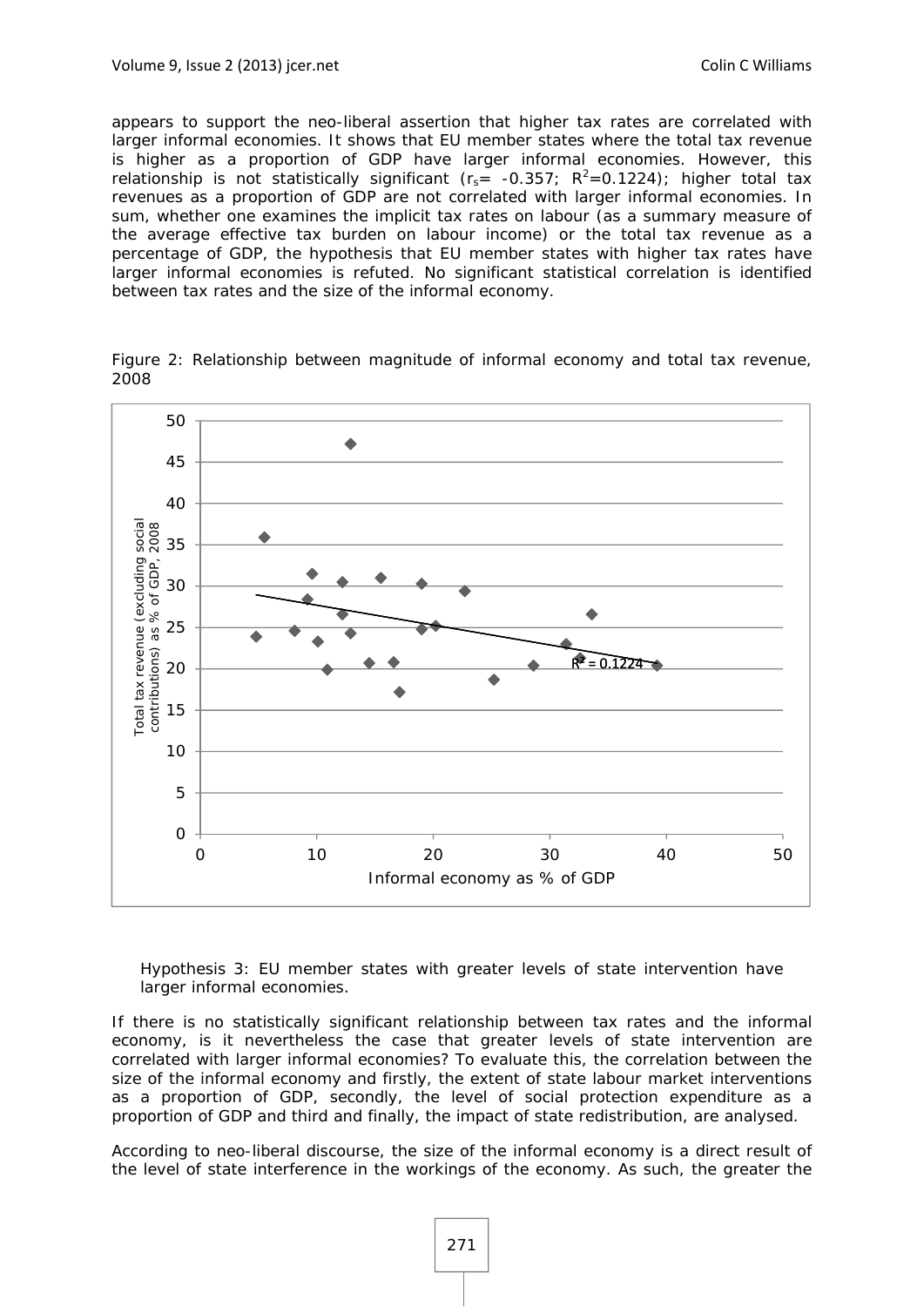level of state intervention in the labour market, the greater will be the size of the informal economy. To evaluate this, the extent of state labour market measures which can be described as public interventions in the labour market aimed at correcting disequilibria are evaluated. Public interventions refer to measures taken by general government which involve expenditure, either in the form of actual disbursements or of foregone revenue (reductions in taxes, social contributions or other charges normally payable), explicitly targeted at groups of people with difficulties in the labour market. In broad terms, this covers people who are unemployed, people in employment but at risk of involuntary job loss, and inactive persons who are currently not part of the labour force but who would like to enter the labour market and are disadvantaged in some way (Eurostat 2011).

As Figure 3 displays, there is a correlation between the proportion of GDP spent on labour market policy measures and the size of informal economies  $(r_s = -0.316)$ , and 16 per cent of the variance in the size of the informal economy is correlated with the variance in the proportion spent on social protection  $(R^2=0.1582)$ . However, the trend is not in the direction suggested by neo-liberals. The greater the level of state expenditure on labour market interventions, the smaller (not larger) is the informal economy. Nevertheless, this is not a statistically significant correlation. Once again, therefore, and akin to tax rates, there is no support for the neo-liberal thesis that greater state interference in the labour market is correlated with larger informal economies. There is no statistically significant relationship across the EU-27 between the level of state labour market policy expenditure and the size of informal economies.



*Figure 3: Relationship between magnitude of informal economy and labour market policy expenditure* 

If the size of the informal economy is not correlated with state intervention in the labour market, is it nevertheless the case that state interference in the realm of social provision leads to a growth of the informal economy? To evaluate this, here an evaluation is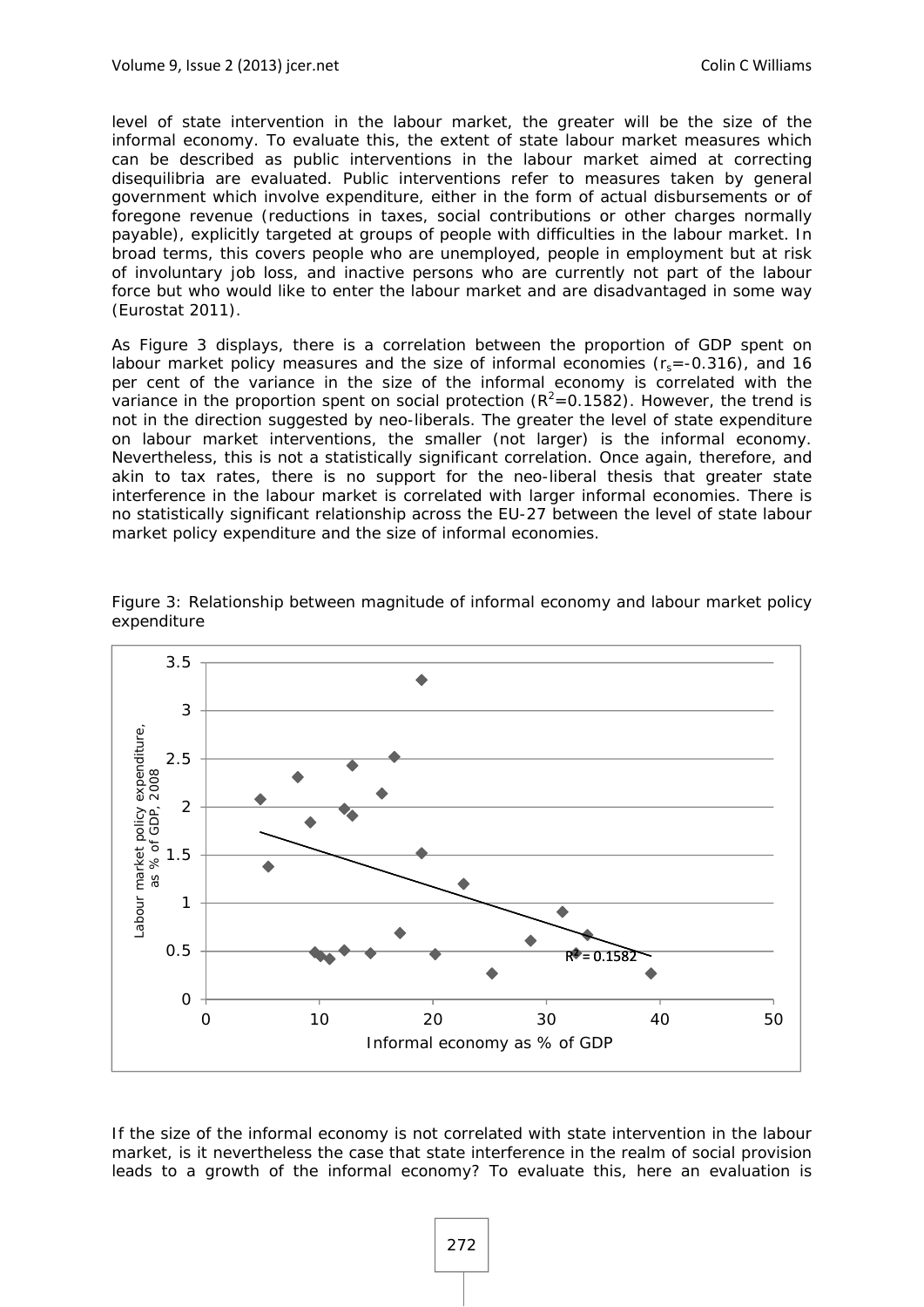conducted of the relationship between the size of the informal economy and the proportion of GDP spent on social protection benefits, excluding old age benefits (European Commission 2011: Table 3). As Figure 4 displays, there is a statistically significant correlation between the proportion of GDP spent on social protection benefits (excluding old age benefits) and the size of informal economies  $(r_s = -0.480**)$ , and 24 per cent of the variance in the size of the informal economy is correlated with the variance in the proportion spent on social protection  $(R^2=0.2412)$ . Hence, a clear substitutive effect is apparent. However, it is not a substitutive effect in the direction suggested by neo-liberal discourse. Member states where a higher proportion of GDP is spent on social protection have smaller informal economies. Put another way, a higher level of state intervention in the form of social protection is correlated with a decrease in the magnitude of the informal economy, not an increase as suggested by neo-liberals.



*Figure 4: Relationship between magnitude of informal economy and social protection benefits* 

This correlation between greater state intervention and smaller (rather than larger) informal economies is further reinforced when the redistributive impacts of state intervention are evaluated. Analysing the reduction in percentage points of poverty before and after social transfers, with poverty defined as the proportion of people with an income below 60 per cent of the national median income (European Commission 2011: Table 3), Figure 5 shows that member states where social transfers have a greater impact on reducing poverty have smaller informal economies, not larger informal economies as neo-liberals intimate. This is a strong statistically significant correlation  $(r<sub>s</sub>= -.691**$ ,  $R<sup>2</sup>=0.3883$ ).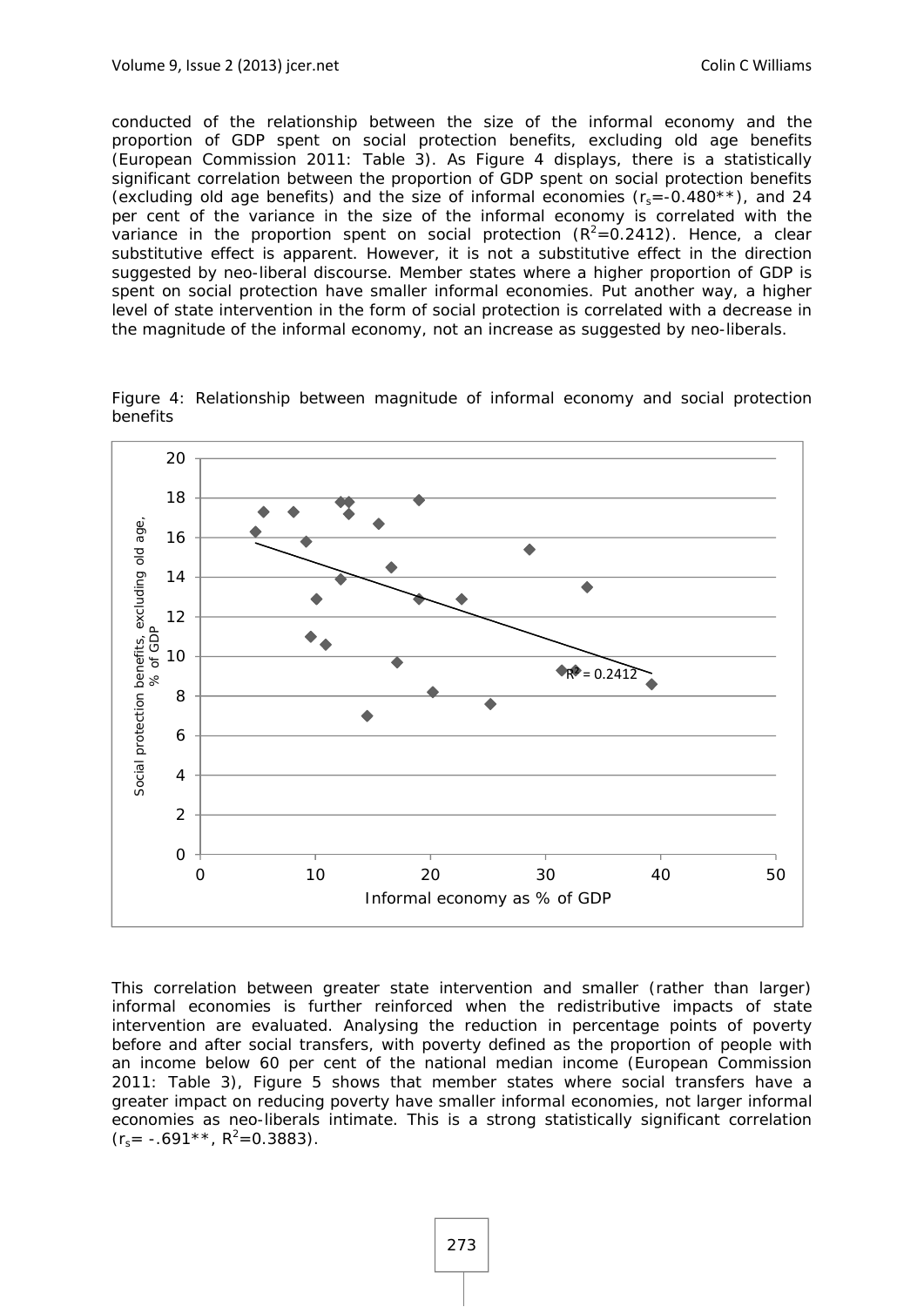

*Figure 5: Relationship between magnitude of informal economy and impacts of state redistribution* 

Consequently, evaluating the correlation between the size of the informal economy and firstly, state labour market interventions as a proportion of GDP, secondly, the level of social protection expenditure as a proportion of GDP and thirdly, the impact of state redistribution, the repeated finding is that the hypothesis that EU member states with greater levels of state intervention have larger informal economies is refuted.

#### **CONCLUSIONS**

This article has evaluated critically the neo-liberal explanation for the informal economy which asserts that high taxes, over-regulation and state interference, such as through labour market interventions, high levels of social protection and state redistribution via social transfers, lead to the growth of the informal economy, and therefore that the remedy is to pursue tax reductions, de-regulation and minimal state intervention (Nwabuzor 2005; Becker 2004; London and Hart 2004; De Soto 2001, 1989).

Evaluating critically this neo-liberal explanation in relation to the 27 member states of the European Union, this article has revealed firstly, that few people explain their own or others' participation in informal work to be a result of too high taxes and/or social protection levels or burdensome bureaucracy/red tape, although some population groups (e.g. East-Central Europeans, men) do cite such rationales to a greater extent than others. Secondly, it has evaluated critically the relationship between the size of informal economies and tax rates. Whether one examines the implicit tax rates on labour (as a summary measure of the average effective tax burden on labour income) or the total tax revenue as a percentage of GDP, no correlation is identified between tax rates and the size of the informal economy.

Thirdly, the relationship between the size of informal economies and the level of state intervention in the economy and welfare provision has been evaluated. This has revealed no statistically significant correlation across the EU-27 between the level of state labour market policy expenditure and the size of informal economies. Meanwhile, although a statistically significant correlation has been identified between the proportion of GDP spent on social protection benefits (excluding old age benefits) and the size of informal economies, it is not in the direction suggested by neo-liberal discourse. A higher level of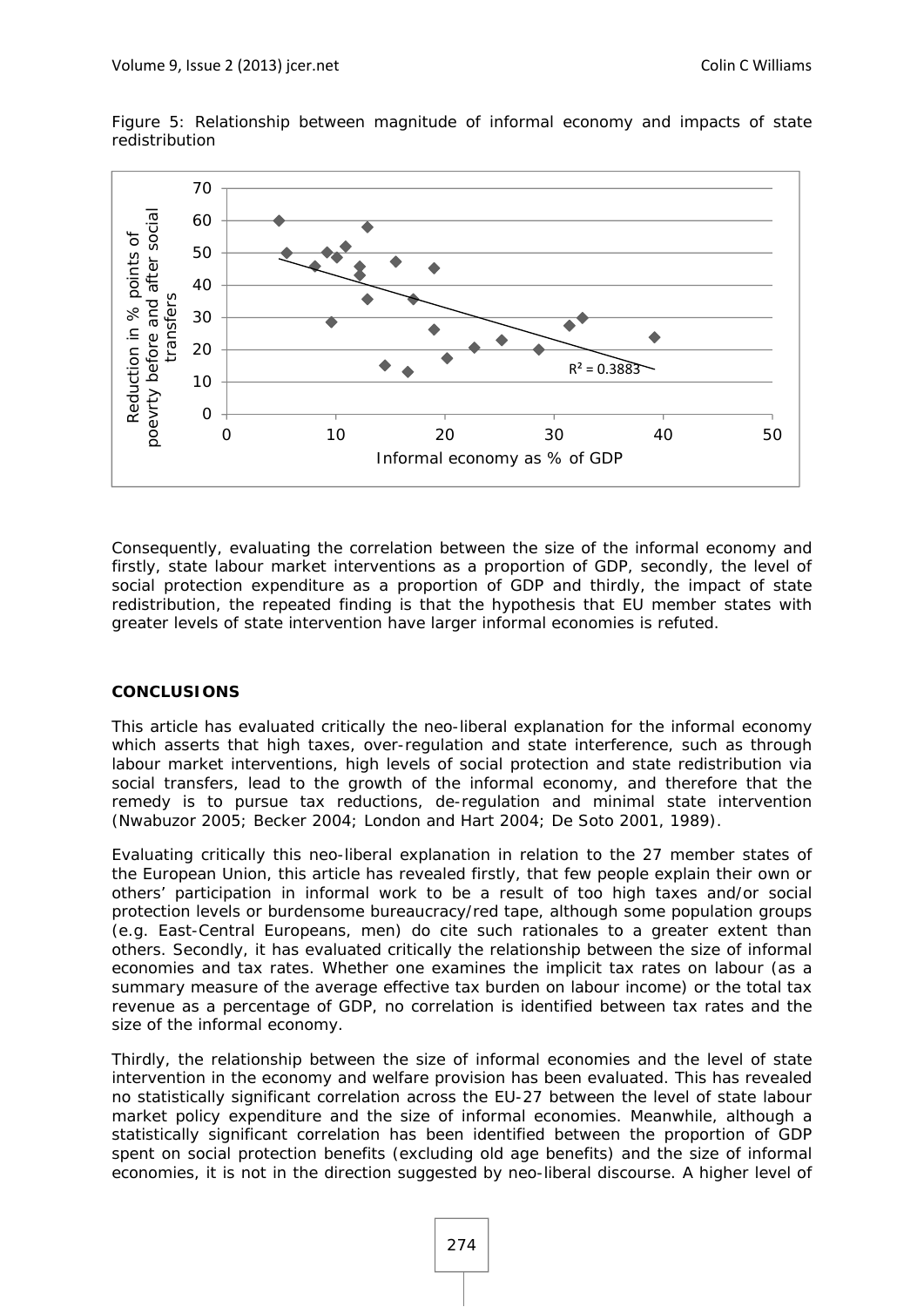state intervention in the form of social protection is correlated with a decrease in the magnitude of the informal economy, not an increase as suggested by neo-liberals. Similarly, the greater the level of state redistribution via social transfers in member states, the smaller (not larger) is the informal economy.

In consequence, decreasing the degree of state intervention is not correlated with a reduction in the size of the informal economy. Instead, the informal economy tends to be largest in those European Union member states where the degree of intervention is lower and least effective in redistributing wealth. These findings thus raise grave doubts about whether de-regulation, tax reductions and minimal state intervention constitute the way forward if the intent is to reduce the size of informal economies in the EU-27. This does not appear to be a panacea to the ills of the informal economy, at least in the European Union.

Instead, these findings provide tentative support for the structuralist explanation which suggests that the informal economy is more a result of under-regulation in economies and that the problem is not one of over-regulation but, rather, under-regulation of economies. The finding is that the greater the proportion of GDP spent on social protection benefits (excluding old age benefits) and the greater the level of state redistribution via social transfers, the smaller is the size of the informal economy. Higher levels of state intervention, therefore, result in a decrease, rather than growth, in the size of the informal economy.

In future, nevertheless, further research is required on several issues before these conclusions can be anything but tentative. Firstly, there is a need to analyse how the variable strength of deterrence measures cross-nationally influences the extent of the informal economy, and how this influences the above findings. If it is correct that deterrence measures are indeed stronger in more regulated economies, then it may well be the case that it is deterrence measures rather than state intervention in the economy that is leading to lower levels of informal work in these countries. This needs further investigation in future research. Secondly, there is also a need to evaluate the relationship between salaries on the one hand and taxes and/or social contributions on the other hand. Taxation levels need to be seen in relation to wage levels and the cost of living in countries. It may well be the case that in countries where wages are relatively low but tax rates relatively high, more will engage in informal work. This requires further investigation.

In sum, this article, through a study of the 27 member states of the European Union, has begun to question the validity of the neo-liberal advocacy of tax reductions, deregulation and minimal state intervention when tackling the informal economy. To take this further forward, it will now be necessary to evaluate whether this critique of the neo-liberal explanation is more widely valid. If this article therefore stimulates the wider evaluation of these neo-liberal assumptions in other global regions (see, for example, Kus 2010), then it will have fulfilled one of its intentions. If it also engenders a fuller evaluation in the EU-27 and other global regions of whether higher taxes, more labour market interventions, greater social protection and more effective state redistribution via social transfers might be the way forward in tackling the informal economy, then it will have fulfilled all of its objectives.

\*\*\*

#### **ACKNOWLEDGEMENTS**

I would like to thank the editors and reviewers of a previous version of this article for their very useful and insightful comments. The usual disclaimers of course apply.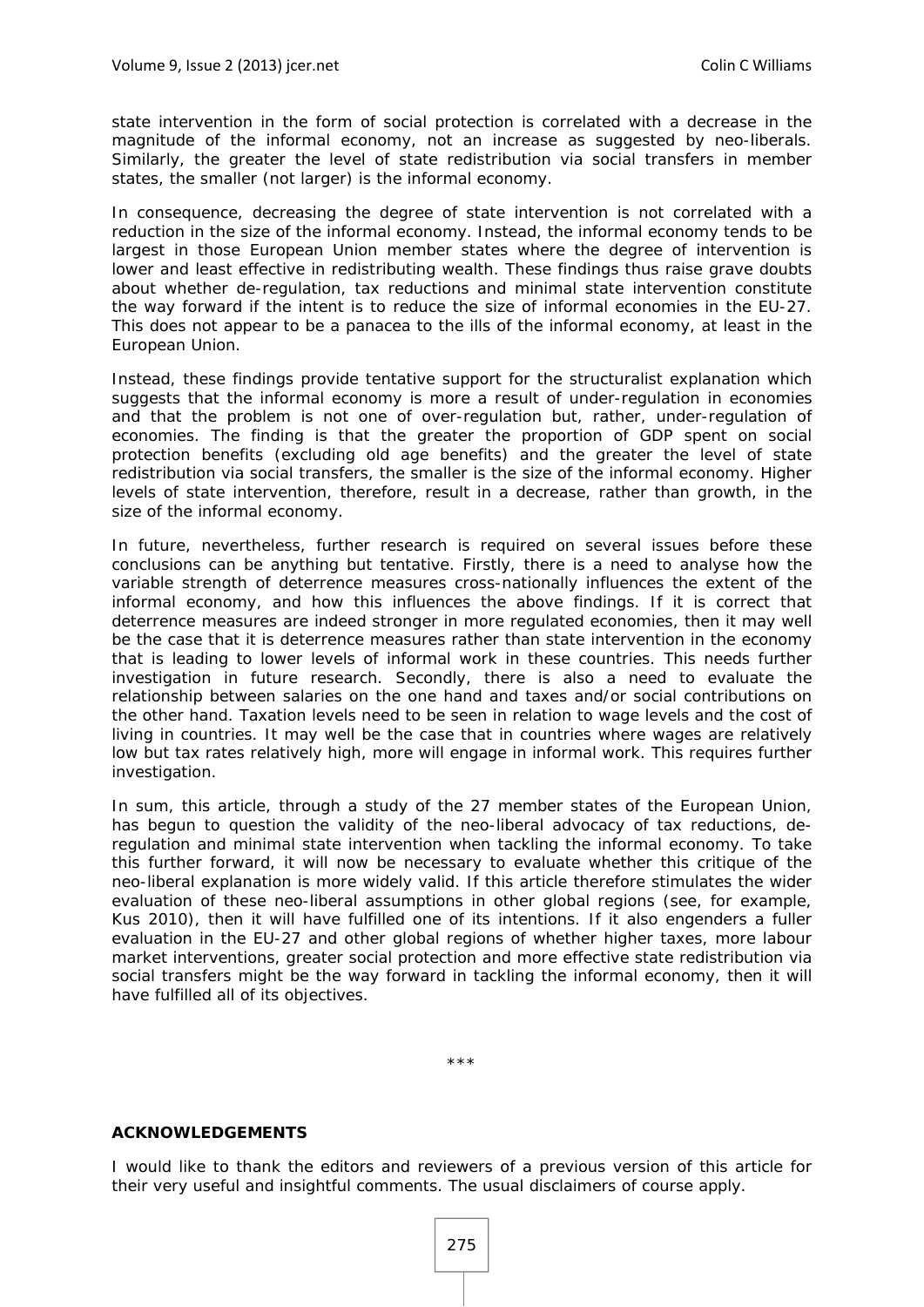#### **REFERENCES**

Ahmad, A. N. (2008). 'Dead men working: time and space in London's ("illegal") migrant economy', *Work, Employment and Society*, 22 (2), pp. 301-18.

Becker, K. F. (2004). *The informal economy*. Stockholm: Swedish International Development Agency.

Boeke, J. H. (1942). *Economies and economic policy in dual societies*. Harlem: Tjeenk Willnik.

Buehn, A. and Schneider, F. (2012). 'Shadow economies around the world: novel insights, accepted knowledge and new estimates', *International Tax and Public Finance*, 19 (1), pp. 139-71.

Castells, M. and Portes, A. (1989). 'World underneath: the origins, dynamics and effects of the informal economy,' in A. Portes, M. Castells and L. Benton (eds), *The informal economy: studies in advanced and less developing countries*. Baltimore: John Hopkins University Press, pp. 11 -40.

Cross, J. C. (2000). 'Street vendors, modernity and postmodernity: conflict and compromise in the global economy, *International Journal of Sociology and Social Policy*, 20 (1): pp. 29-51.

Cross, J. and Morales, A. (2007). 'Introduction: locating street markets in the modern/postmodern world,' in J. Cross and A. Morales (eds), *Street entrepreneurs: people, place and politics in local and global perspective*. London: Routledge, pp. 1-14.

Davis, M. (2006). *Planet of slums*. London: Verso.

De Soto, H. (1989). *The other path.* London: Harper and Row.

De Soto, H. (2001). *The Mystery of Capital: why capitalism triumphs in the West and fails everywhere else*. London: Black Swan.

European Commission (2011). *Employment and Social Developments in Europe 2011*. Brussels: European Commission.

European Commission (2007a) *Special Eurobarometer 284: undeclared work in the European Union*. Brussels: European Commission.

European Commission (2007b). *Stepping up the fight against undeclared work COM (2007) 628 final.*  Brussels: European Commission.

European Commission (1998) *Communication of the Commission on Undeclared Work*. http://europa.eu.int/comm/employment\_social/empl\_esf/docs/com98-219\_en.pdf [Accessed 9 July 2010].

Eurostat (2011). *Taxation trends in the European Union: main results*. Brussels: Eurostat.

Eurostat (2007). *Taxation trends in the European Union: data for the EU member states and Norway*. Brussels: Eurostat.

Feld, L. and Schneider, F. (2010). 'Survey on the shadow economy and undeclared earnings in OECD Countries', *German Economic Review*, 11 (1), pp. 109-49.

Gallin, D. (2001). 'Propositions on trade unions and informal employment in time of globalization', *Antipode*, 19 (4), pp. 531-49.

Geertz, C. (1963). *Old Societies and New States: the quest for modernity in Asia and Africa*. Glencoe, IL: Free Press.

Geetz, S. and O'Grady, B. (2002). 'Making money: exploring the economy of young homeless workers', *Work, Employment and Society*, 16 (3), pp. 433-56.

Ghezzi, S. (2010). 'The fallacy of the formal and informal divide: lessons from a post-Fordist regional economy', in E. Marcelli, C.C. Williams and P. Joassart (eds), *Informal Work in Developed Nations*. London: Routledge, pp. 142-65.

GHK and Fondazione Brodolini (2009). *Study on indirect measurement methods for undeclared work in the EU*. Brussels: European Commission.

ILO (2002a). *Decent work and the informal economy*. Geneva: International Labour Office.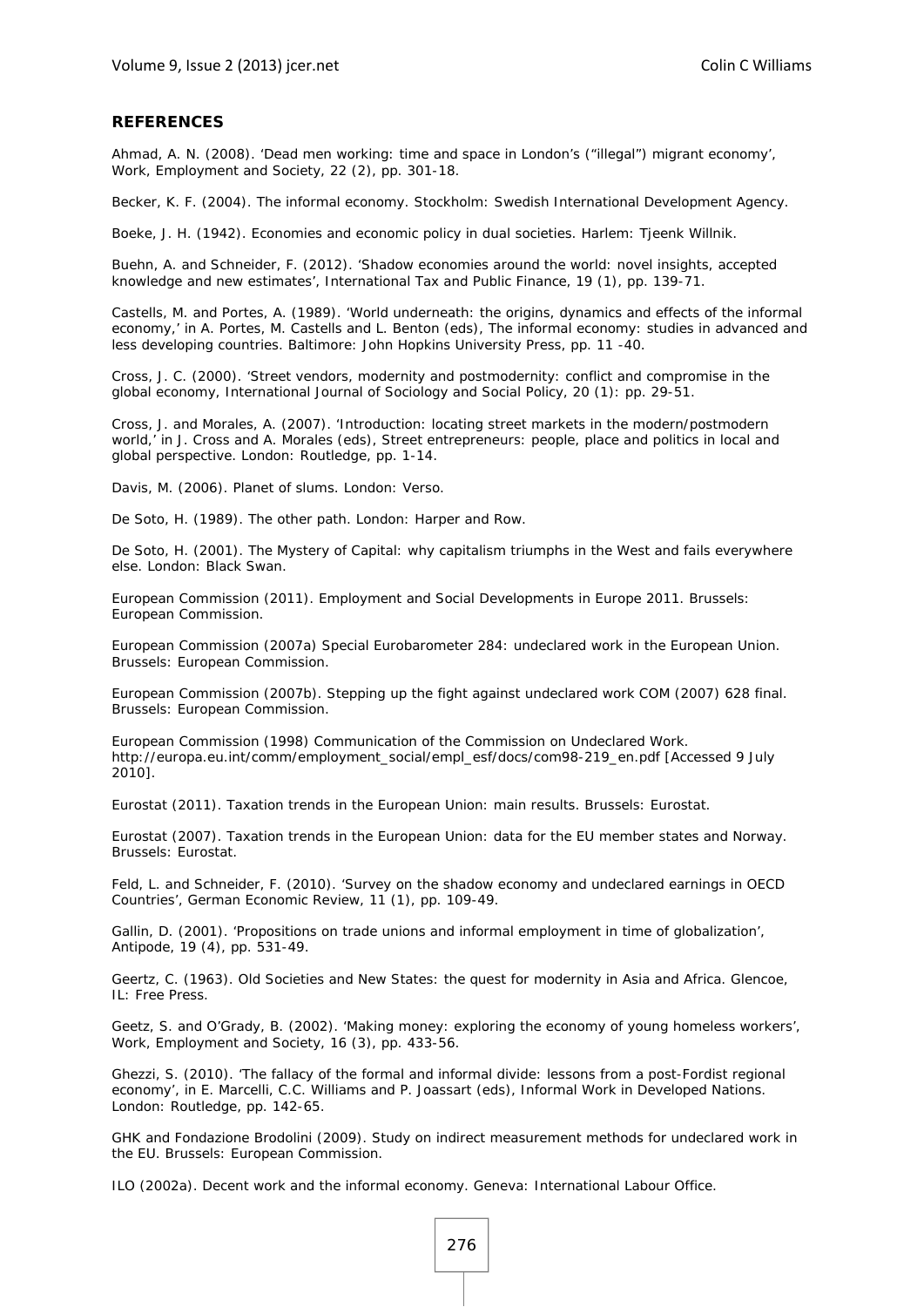ILO (2002b). *Women and men in the informal economy: a statistical picture.* Geneva: International Labour Office.

Jütting, J.P. and Laiglesia, J.R. (2009). 'Employment, poverty reduction and development: what's new?', in J.P. Jütting and J.R. Laiglesia (eds), *Is Informal Normal? Towards more and better jobs in developing countries*. Paris: OECD, pp. 17-26.

Kus, B. (2010). 'Regulatory governance and the informal economy: cross-national comparisons', Socio-Economic Review, 8 (3), 487-510.

Lewis, A. (1959). *The Theory of Economic Growth*. London: Allen and Unwin.

Lindbeck, A. (1981). *Work Disincentives in the Welfare State*. Stockholm: Institute for International Economic Studies, University of Stockholm.

London, T. and Hart, S.L. (2004). 'Reinventing strategies for emerging markets: beyond the transnational model', *Journal of International Business Studies*, 35 (2), pp. 350-70.

Neuwirth, R. (2011). *Stealth of Nations: the global rise of the informal economy*. New York: Pantheon.

Nwabuzor, A. (2005). 'Corruption and development: new initiatives in economic openness and strengthened rule of law', *Journal of Business Ethics*, 59 (1), pp. 121-38.

OECD (2012). *Reducing opportunities for tax non-compliance in the underground economy*. Paris: OECD.

OECD (2002). *Measuring the non-observed economy*. Paris: OECD.

Okun, A. M. (1975). *Equality and Efficiency: the big trade-off*. Washington DC: Brookings Institute.

Renooy, P., Ivarsson, S., van der Wusten-Gritsai, O. and Meijer, R. (2004). *Undeclared work in an enlarged Union: an analysis of shadow work - an in-depth study of specific items*. Brussels: European Commission.

Rodgers, P. and Williams, C. C. (2009). 'The informal economy in the former Soviet Union and in Central and Eastern Europe', *International Journal of Sociology*, 39 (1), pp. 3-11.

Sassen, S. (1996). 'Service employment regimes and the new inequality', in E. Mingione (ed.), *Urban poverty and the underclass*. Oxford: Basil Blackwell, pp. 87-110.

Sauvy, A. (1984). *Le Travail Noir et l'Economie de Demain*. Paris: Calmann-Levy.

Schneider, F. (2011) (ed.), *Handbook on the Shadow Economy*. Cheltenham: Edward Elgar.

Schneider, F., Buehn, A. and Montenegro, A. (2010). 'New estimates for the shadow economies all over the world', *International Economic Journal*, 24 (3), pp. 443-61.

Sepulveda, L. and Syrett, S. (2007). 'Out of the shadows? formalisation approaches to informal economic activity', *Policy and Politics*, 35 (1), pp. 87-104.

Slavnic, Z. (2010). 'Political economy of informalization', *European Societies*, 12 (1), 3-23.

Small Business Council (2004). *Small Business in the Informal Economy: making the transition to the formal economy*. London: Small Business Council.

Snyder, K. A. (2004). 'Routes to the informal economy in New York's East village: crisis, economics and identity', *Sociological Perspectives*, 47 (2), pp. 215-40.

TNS Infratest, Rockwool Foundation and Regioplan (2006). *Feasibility study on a direct survey about undeclared work VC/2005/0276*. Brussels: European Commission.

Venkatesh, S. A. (2006). *Off the books: the underground economy of the urban poor*. Cambridge, MA: Harvard University Press.

White, R. (2009). 'Explaining why the non-commodified sphere of mutual aid is so pervasive in the advanced economies: some case study evidence from an English city', *International Journal of Sociology and Social Policy,* 29 (3/4), pp. 457-72.

Williams, C. C. (2011). 'A critical evaluation of competing representations of informal employment: some lessons from England', *Review of Social Economy*, 69 (2), pp. 211–37.